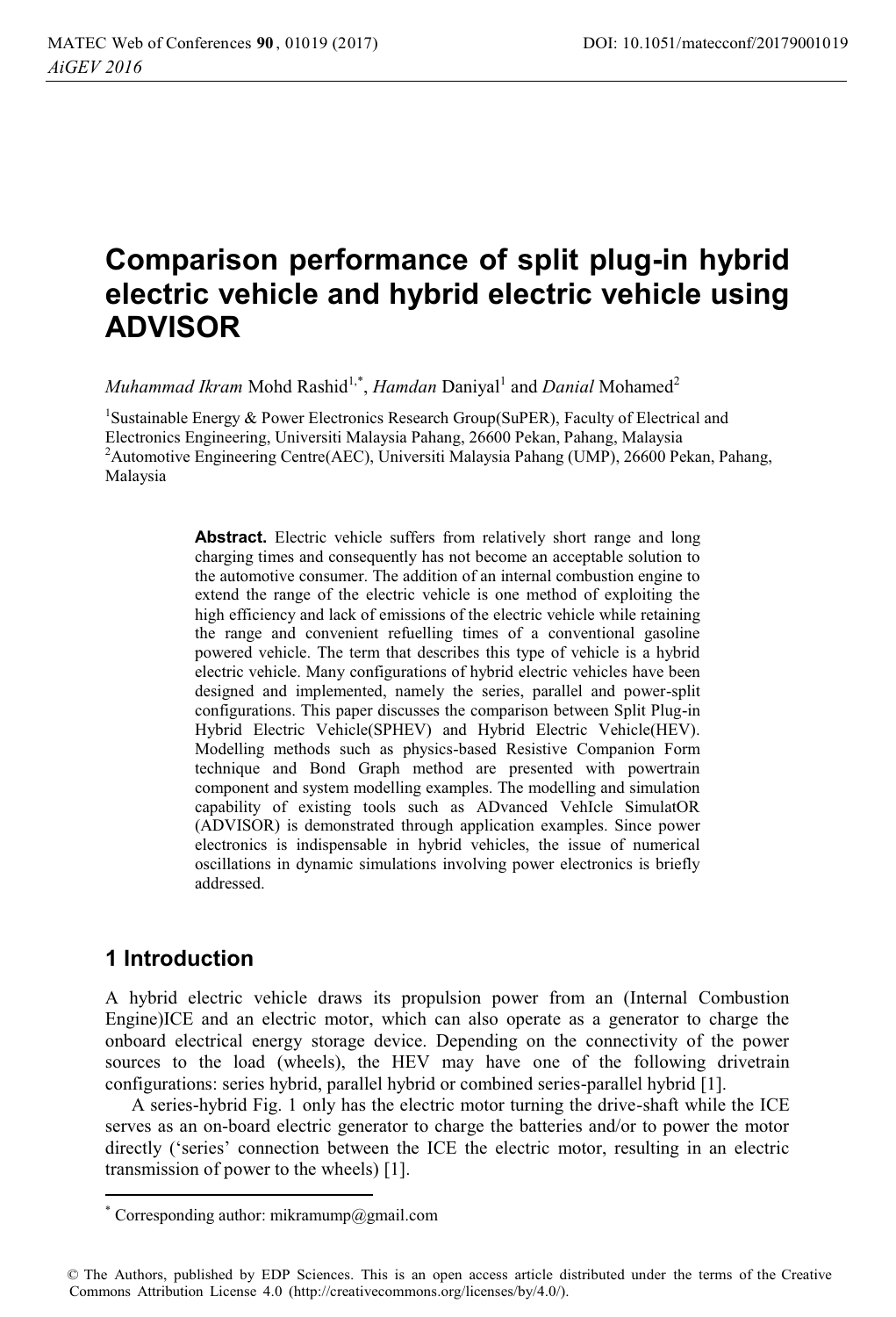



**Fig. 1.** Series-hybrid electric vehicle [2]. **Fig. 2.** Parallel-hybrid electric vehicle [2].

Instead, a parallel-hybrid vehicle Fig. 2 has the ICE turning the drive-shaft, just like a conventional vehicle, but the drive-shaft can also be turned by the electric motor ('parallel' connection of the ICE and motor to the drive shaft via some form of mechanical coupling and transmission) [1].

A hybrid vehicle typically has the motor-generator onboard the chassis, as in most production hybrids of today, the parallel "through the road" hybrid uses one motor for propulsion assist or to recharge the battery by loading the rear axle with the motor. In contrast, the series hybrid provides power to the wheels by a series path of energy conversion through the engine to the generator, battery, then the rear motor. Note that the series hybrid and through-the-road parallel hybrid can still propel the vehicle without the engine on, sourcing power for the rear motor from the battery [2].

In this paper addressed about comparison between modelling split hybrid electric vehicle and hybrid electric vehicle and simulate it using ADVISOR. All simulation was done by using ADVISOR and the results were discussed through this paper.

# **2 HEV modeling using ADVISOR**

ADvanced VehIcle SimulatOR (ADVISOR) is a modelling and simulation tool developed by U.S. National Renewable Energy Laboratory (NREL) [4,5]. It can be used for the analysis of performance, fuel economy, and emissions of conventional, electric, hybrid electric, and fuel cell vehicles. The backbone of the ADVISOR model is the Simulink block diagram shown in Fig. 3, for a parallel HEV as an example. Each subsystem (block) of the block diagram has a Matlab file (m-file) associated with it, which defines the parameters of that particular subsystem. The user can alter both the model inside the block as well as the m-files associated with the block to suit the modelling needs. For example, the user may need a more precise model for the electric motor subsystem. A different model can replace the existing model as long as the inputs and the outputs are the same. On the other hand, the user may leave the model intact and only change the m-file associated with the block diagram. This is equivalent to choosing a different make of the same component (for example choosing a 12-Ah battery manufactured by Hawker-Genesis instead of a 6-Ah battery manufactured by Caterpillar). ADVISOR provides modelling flexibility for a user.

ADVISOR models fit empirical data obtained from the component testing to simulate a particular subsystem. In general, the efficiency and limiting performances define the operation of each component. For example, the ICE is modelled using an efficiency map that is obtained via experiments. The efficiency map of a Geo 1.0 L (43 kW) engine is shown in Fig. 4. The maximum torque curve is also shown in this map. The engine cannot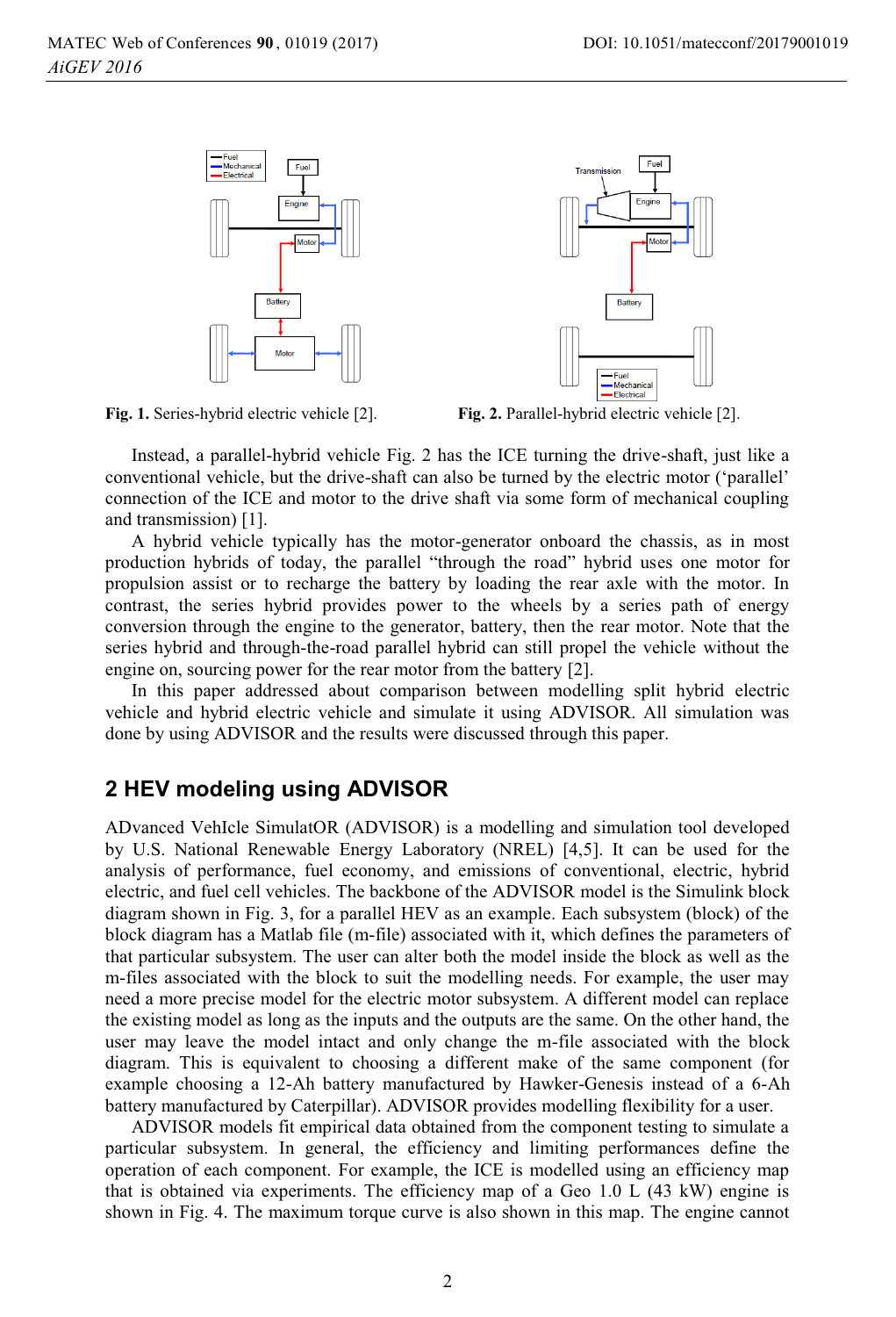perform beyond this maximum torque constraint. Maximum torque change is another constraint to the engine subsystem. In other words, the model considers the inertia of the component in the simulation.



**Fig. 3**. Block diagram of parallel HEV in ADVISOR [3].





Fig. 4. Geo 1.0 L (43 kW) SI engine efficiency map model [3].

**Fig. 5.** Geo 1.0 L engine scaled to give a maximum power of 50 kW by linear alteration of torque characteristics.[3].

The program also allows for the linear scaling of components. For an ICE, this means linear scaling of the torque to provide the required maximum power. This type of scaling is valid only in the neighborhood near the actual parameter where the efficiency map for a slightly larger or smaller component would not change drastically. Scaling of the Geo ICE is shown in Fig. 5 so that the ICE gives a maximum power of 50 kW instead of the nominal 43 kW.

In the latest version of ADVISOR, the functionality of the software was improved by allowing links to other software packages such as Ansoft Simplorer [6] and Synopsys Saber [7]. These powerful software packages allow for a more detailed look at the electric systems of the vehicle.

As an application example, ADVISOR is used to simulate a hybrid battery/ultracapacitor energy storage system. More extensive applications can be found in [8], where ADVISOR is used to model hybrid fuel cell/battery powertrain and hybrid fuel cell/ultracapacitor powertrain and simulate their fuel economy and performance. The concept of using a hybrid energy storage system consisting of a battery and an ultracapacitor (UC) is well known and well documented in literature [9,10]. The ultracapacitor provides and absorbs the current peaks, while the battery provides the average power required for the electric motor. This arrangement of hybrid energy storage in an HEV extends the life of the battery and allows the motor to operate more aggressively. Simulating such a system in ADVISOR allows the user to visualize the fuel economy benefit. At the same time, the program allows the user to design the best control strategy for the battery/ ultra-capacitor hybrid to improve the battery life and the overall system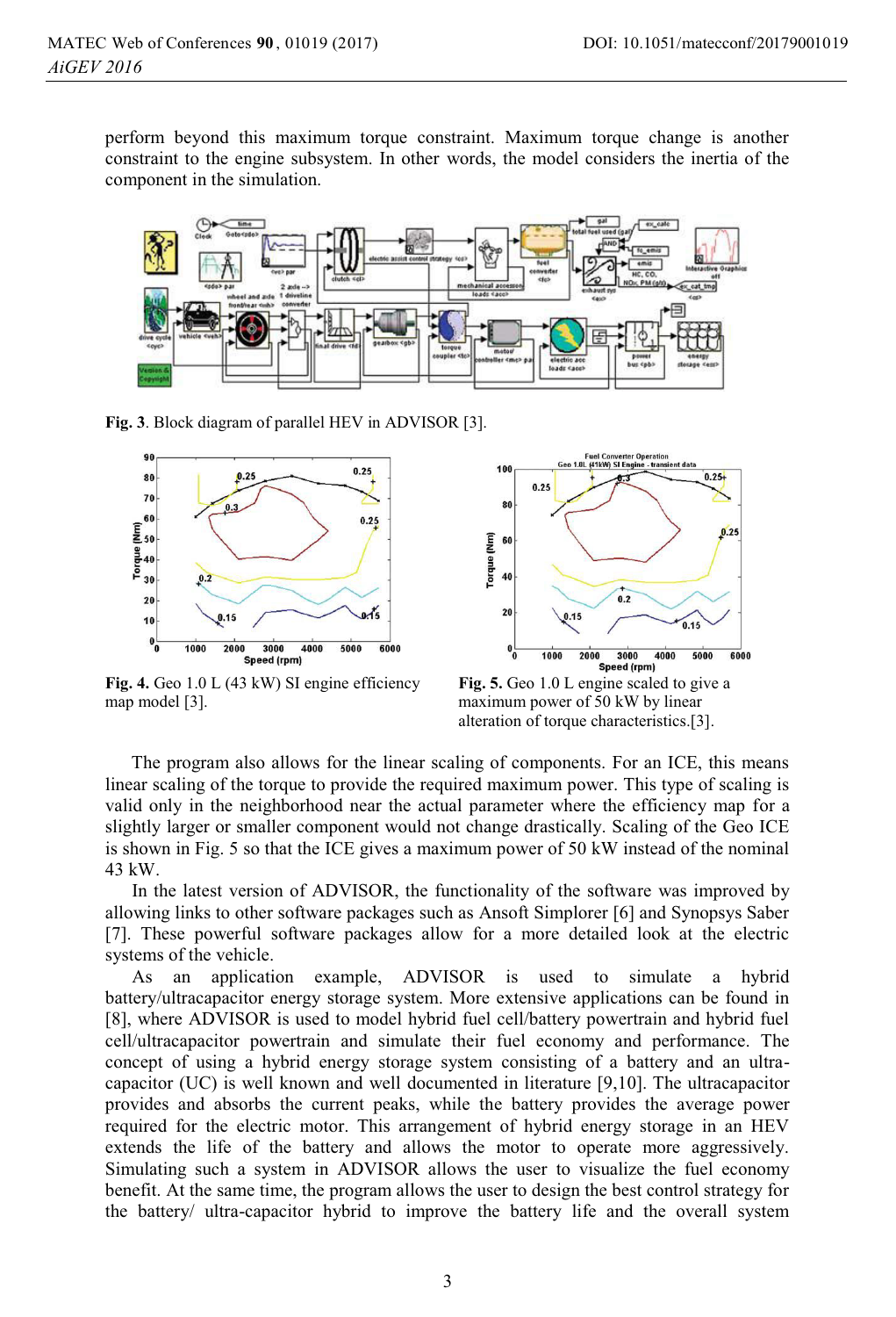performance. Finally, the size of the components can be optimized and, thus, the cost and weight of the system can be reduced.

The default battery model in ADVISOR operates by requesting a specific amount of power from the battery as decided by the vehicle control strategy. Depending on the amount of power that the battery is able to supply, the battery module will send out the power available from the battery to the other subsystems. Due to the hybrid backward/forward simulation method of ADVISOR, the amount of power that the batteries are able and required to supply in a given time step is calculated in a single iteration. From this value, the battery model calculates the battery variables like current, voltage, and the battery temperature.

However, a hybrid battery/ultracapacitor energy storage system cannot be modeled within ADVISOR using the above default battery model. So, have to replace the energy storage model with a more complex model. Fortunately, the subsystem model in ADVISOR can be altered as long as the types of inputs and outputs to the rest of the vehicle are not altered. In the simulation, need to replace the battery model by a model of a combination of a battery and an ultra-capacitor connected to a local control strategy unit that splits the power demand between the battery and the ultra-capacitor. Detailed information about the control strategy is available in [9]. The block diagram representation of the system is shown in Fig. 6.



**Fig. 6.** Block diagram representation of new battery subsystem that consists of battery and ultracapacitor. Input/output relation with rest of the system is left unchanged [3].

The use of the model described gives the user a way to quickly and easily simulate the battery/ultra-capacitor subsystem in a vehicle environment. It allows the user to observe the benefit of using the ultra-capacitor on the fuel economy of the vehicle as well as the benefit to the battery by making the battery state of charge more even and by reducing the peaks of the battery current that the battery has to accept. It also allows the user to validate the system whether it operates as efficiently if the battery size were reduced. Finally, the user can optimize the battery/ultra-capacitor control strategy (in other words, how the power demand will be split) without having to think about the complexities of designing the power electronics to make this control system feasible. In addition, the system can be optimized before any system is built and the system cost and possible savings can be easily calculated at the early design stage. Once the control strategy is optimized, the actual dc/dc converter with the required control strategies can be integrated into the simulation using Saber or Ansoft Simplorer software [9].

### **3 Propose System**

The overall objective of this paper is to define a performance for a Split PHEV shown in Fig. 7 by simulates powertrain of the system. Fig. 8 shows block diagram of the system. The results of these simulations should define how the vehicle can decrease fuel consumption, while maintaining low vehicle emissions. Because of the hybrid system, just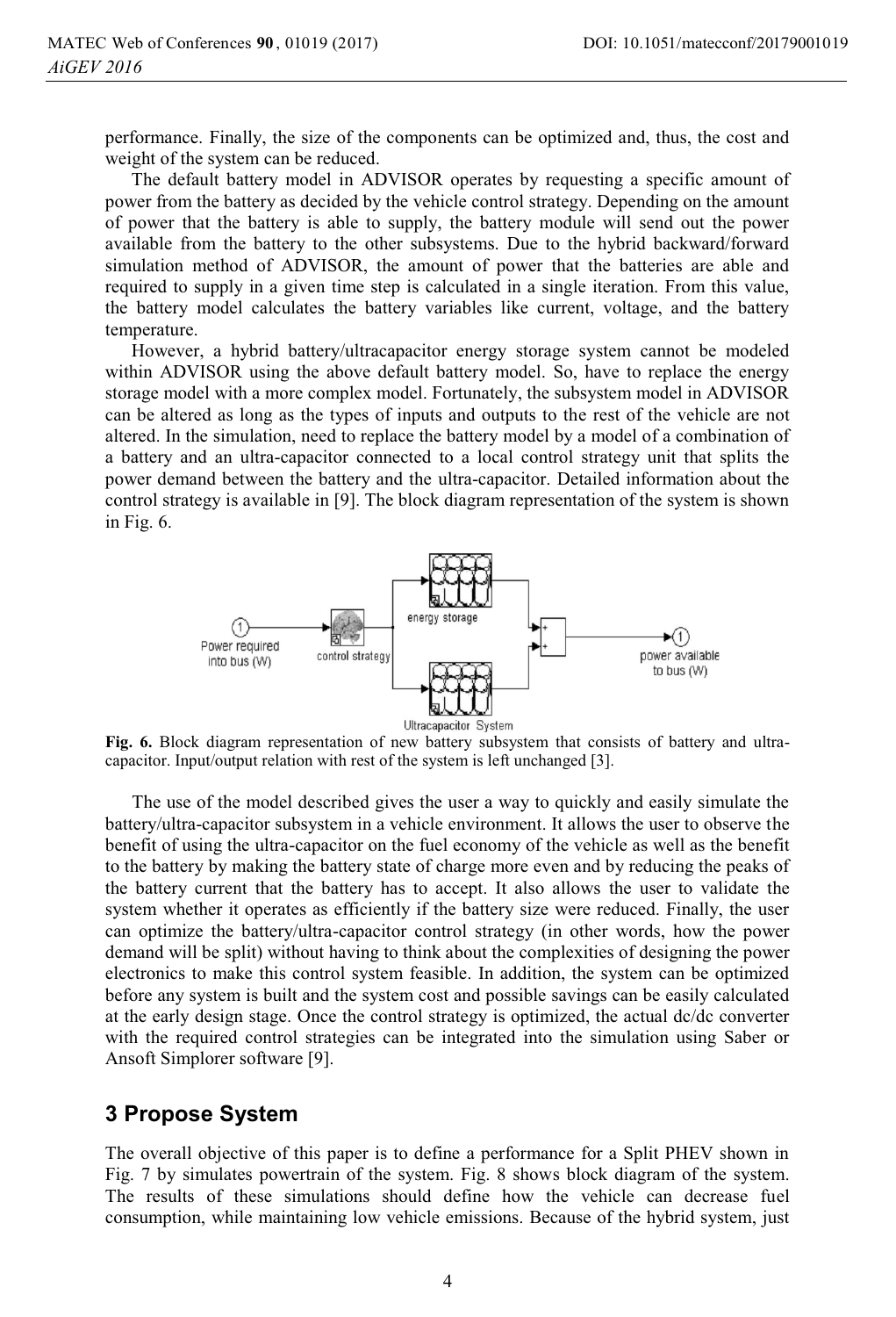operating an engine in its regions of high efficiency does not guarantee efficient vehicle operation. These results will not give the specific powertrain commands necessary to enable complete vehicle operation, and are meant only to define a literal strategy; that is, an understanding as to why the vehicle should operate in a certain way under the given conditions.



**Fig.7.** Split Plug-in Hybrid Electric Vehicle [2].



**Fig. 8.** Block diagram of Split PHEV in ADVISOR.

# **4 Simulation Setup**

#### **4.1 Simulation configuration**

The system configuration was shown in Tables 1 and 2. Small car Produa Kancil was used in this simulation with default component and rear wheel system was installing the 10kW electric vehicle conversion kit (Figs. 9 and 10).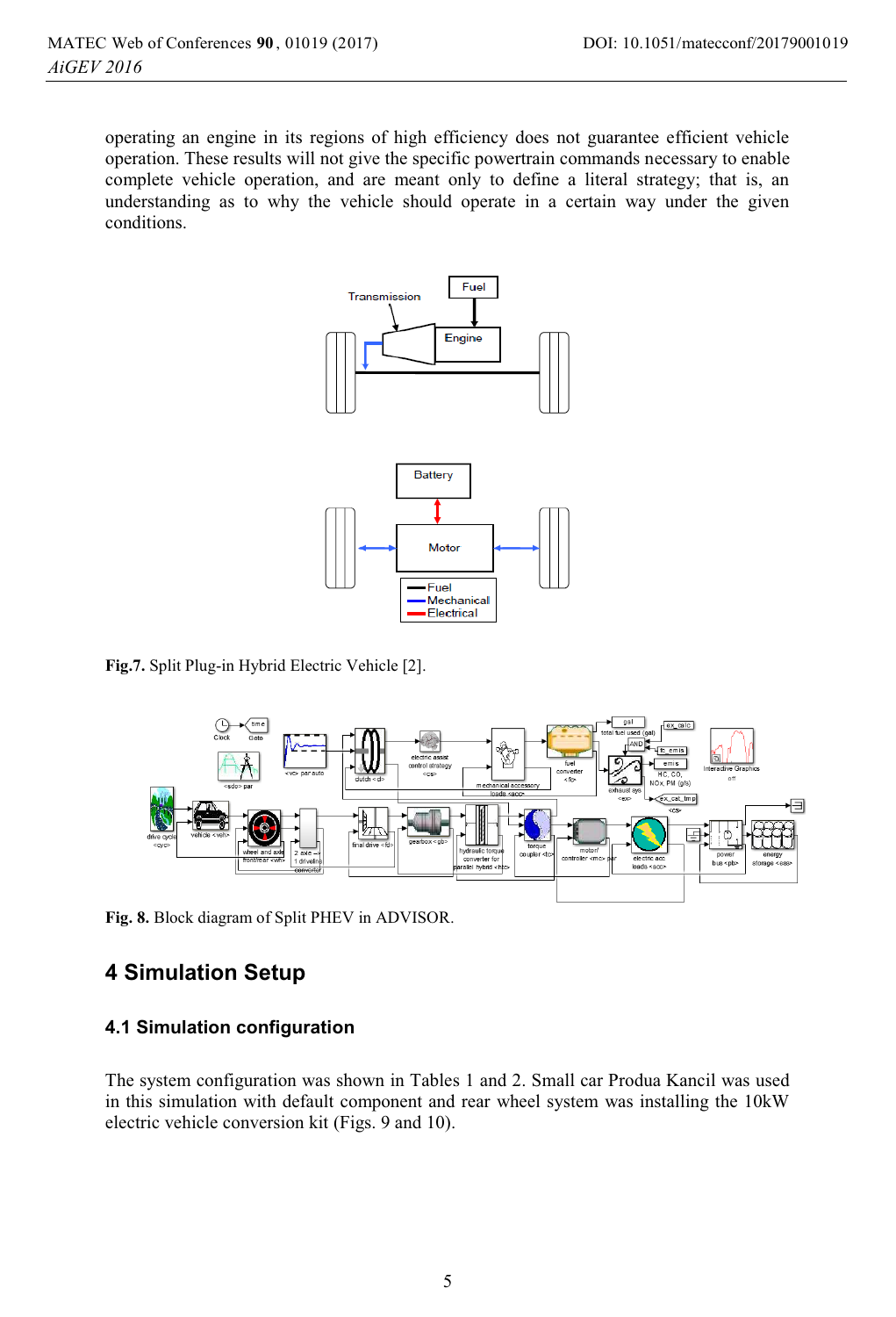

**Fig. 9.** Propose System: Split Plug-in hybrid.

|  | Table 1. Split PHEV configurations. |
|--|-------------------------------------|
|  |                                     |

| Component               | <b>Description</b>                                                         |  |  |  |  |  |  |
|-------------------------|----------------------------------------------------------------------------|--|--|--|--|--|--|
| <b>Engine</b>           | 850CC Gasoline Engine                                                      |  |  |  |  |  |  |
| <b>Motor</b>            | 10kW AC Motor                                                              |  |  |  |  |  |  |
| <b>Battery</b>          | LifePO4 96V 60Ah                                                           |  |  |  |  |  |  |
| <b>Transmission</b>     | 4 Speed on the front and Rear Axle<br>(Wheel distance 1385mm)Ratio: 10.6:1 |  |  |  |  |  |  |
| <b>Control Strategy</b> | Propelling, Shifting and Breaking                                          |  |  |  |  |  |  |
| Weight                  | 550kg                                                                      |  |  |  |  |  |  |
|                         |                                                                            |  |  |  |  |  |  |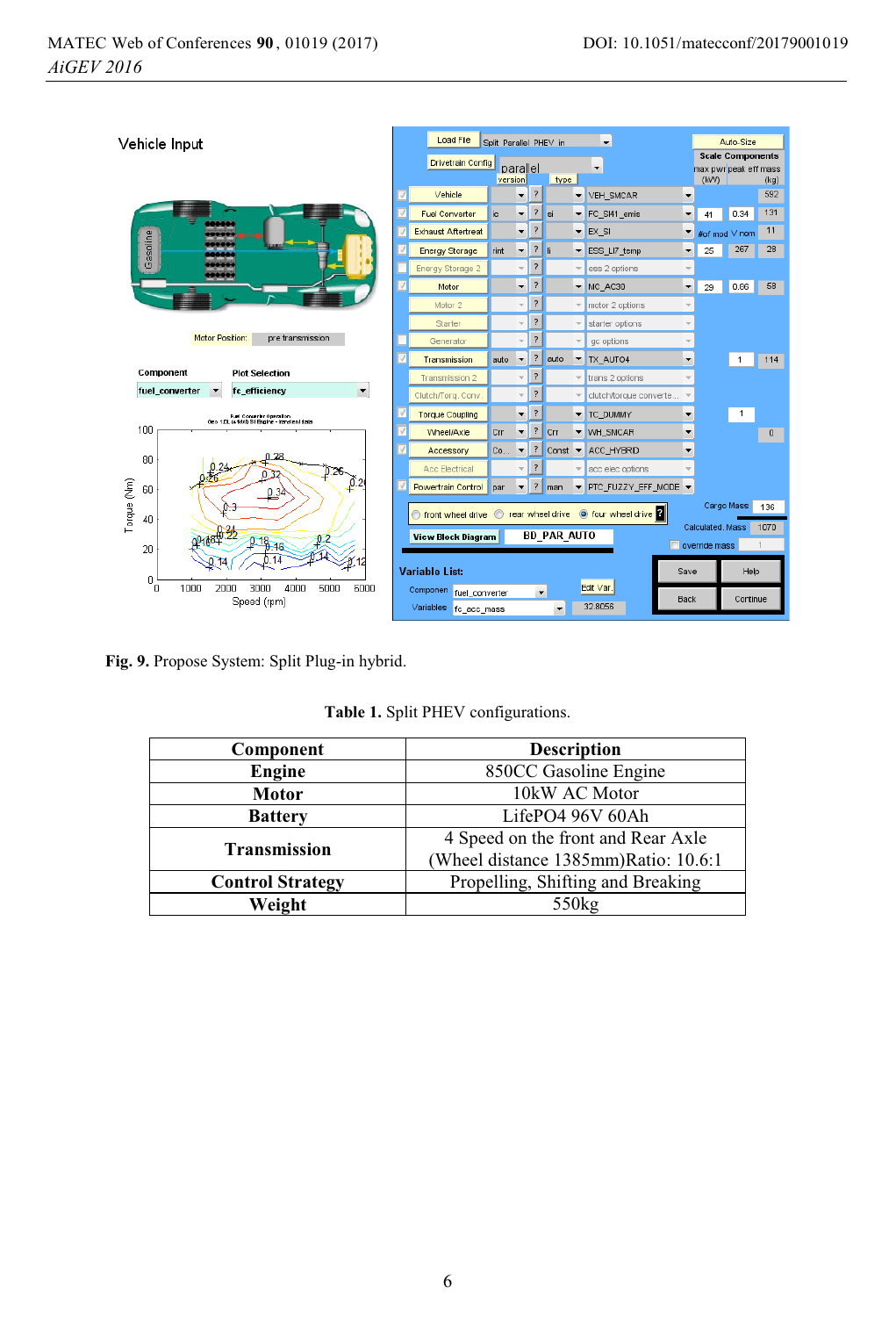| Vehicle Input                                                                                                       |           | Load File                                                                                                        | $\overline{\phantom{a}}$<br>INSIGHT_defaults_in |                          |                          |          |                                            | Auto-Size                |                                  |       |                    |
|---------------------------------------------------------------------------------------------------------------------|-----------|------------------------------------------------------------------------------------------------------------------|-------------------------------------------------|--------------------------|--------------------------|----------|--------------------------------------------|--------------------------|----------------------------------|-------|--------------------|
|                                                                                                                     |           | <b>Drivetrain Config</b>                                                                                         |                                                 |                          |                          |          |                                            | <b>Scale Components</b>  |                                  |       |                    |
|                                                                                                                     |           |                                                                                                                  |                                                 | insight<br>version       |                          | type     | ۰                                          |                          | max pwr<br>(kW)                  |       | peak eff mass (kg) |
| <b>COLOR</b><br>000000<br>Gasoline<br>000000<br>000000<br><del></del> .                                             |           | Vehicle                                                                                                          |                                                 | ۰                        | $\overline{\mathbf{r}}$  |          | VEH INSIGHT                                | $\mathbf{v}$             |                                  |       | 520                |
|                                                                                                                     |           | <b>Fuel Converter</b>                                                                                            | ic.                                             | 7                        | $\overline{\mathbf{?}}$  | si       | FC_NSIGHT                                  | $\overline{\mathbf{v}}$  | 50                               | 0.4   | 130                |
|                                                                                                                     |           | <b>Exhaust Aftertreat</b>                                                                                        |                                                 | 7                        | $\overline{\mathbf{?}}$  |          | - EX SI CC                                 | ۰                        | #of mod                          | V nom | 5                  |
|                                                                                                                     |           | Energy Storage                                                                                                   | rint                                            | ۰.                       | $\overline{\mathcal{L}}$ | nimh     | <b>V</b> ESS NMH6                          | $\overline{\phantom{a}}$ | 20                               | 154   | 20                 |
|                                                                                                                     |           | Energy Storage 2                                                                                                 |                                                 | v                        | $\overline{\phantom{a}}$ |          | $\vee$ ess 2 options                       |                          |                                  |       |                    |
|                                                                                                                     |           | Motor                                                                                                            |                                                 | $\overline{\phantom{a}}$ | $\overline{\mathbf{?}}$  |          | ▼ MC_INSIGHT_draft                         | v                        | 10                               | 0.96  | 60                 |
|                                                                                                                     |           | Motor 2                                                                                                          |                                                 | v                        | $\overline{\mathbf{?}}$  |          | motor 2 options                            |                          |                                  |       |                    |
|                                                                                                                     |           | Starter                                                                                                          |                                                 | v                        | $\overline{\mathbf{r}}$  |          | starter options<br>$\overline{\mathbf{v}}$ |                          |                                  |       |                    |
|                                                                                                                     |           | Generator                                                                                                        |                                                 | v                        | $\overline{\mathcal{L}}$ |          | gc options<br>$\forall$                    |                          |                                  |       |                    |
|                                                                                                                     |           | Transmission                                                                                                     | man                                             | ۰                        | $\overline{\mathcal{L}}$ | man      | V TX_5SPD_SI_NSIGHT                        | ۰                        |                                  |       | 91                 |
| Component<br><b>Plot Selection</b>                                                                                  |           | Transmission 2                                                                                                   |                                                 | v                        | $\overline{\phantom{a}}$ |          | $\vee$ trans 2 options                     | $\mathbf{v}$             |                                  |       |                    |
| $\overline{\phantom{a}}$<br>fuel converter<br>fc efficiency<br>$\blacktriangledown$                                 |           | Clutch/Torq. Conv.                                                                                               |                                                 | v                        | $\overline{\phantom{a}}$ |          | v clutch/torque converter options          |                          |                                  |       |                    |
| Fuel Converter Operation<br>Ronda Insighi 1.01. VTBC-ESI Engine from AVIL Tesi Data<br>100<br>$0.35 -$<br>80<br>0.3 |           | <b>Torque Coupling</b>                                                                                           |                                                 | $\blacktriangledown$     | $\overline{\mathbf{?}}$  |          | TC_NSIGHT                                  | $\pmb{\mathrm{v}}$       |                                  | 1     |                    |
|                                                                                                                     |           | Wheel/Axle                                                                                                       | Crr                                             | 7                        | $\overline{\mathbf{?}}$  | Crr      | <b>v</b> MH_NSIGHT                         | ۰                        |                                  |       | $\mathbf 0$        |
|                                                                                                                     |           | Accessory                                                                                                        | Const                                           | ۰                        | $\overline{\mathbf{?}}$  | Const    | <b>v</b> ACC INSIGHT                       | ۰                        |                                  |       |                    |
|                                                                                                                     |           | Acc Electrical                                                                                                   |                                                 |                          | $\overline{\mathcal{L}}$ |          | acc elec options<br>$\forall$              |                          |                                  |       |                    |
| 60                                                                                                                  | $\sqrt{}$ | Powertrain Control                                                                                               | insight                                         | $\blacktriangledown$     | $\sqrt{ }$               | man      | T PTC_INSIGHT                              | $\blacktriangledown$     |                                  |       |                    |
| Torque (Nm)<br>40<br>0.35<br>0.2<br>20<br>$\sqrt{25}$<br>0.15                                                       |           | $\vert$<br>ear wheel drive<br>tour wheel drive<br><b>O</b> front wheel drive                                     |                                                 |                          |                          |          | Cargo Mass                                 |                          | 136                              |       |                    |
|                                                                                                                     |           | <b>BD INSIGHT</b><br><b>View Block Diagram</b>                                                                   |                                                 |                          |                          |          |                                            |                          | Calculated, Mass                 |       | 962                |
|                                                                                                                     |           |                                                                                                                  |                                                 |                          |                          |          |                                            |                          | $\sqrt{ }$ override mass<br>1000 |       |                    |
| 0                                                                                                                   |           | <b>Variable List:</b>                                                                                            |                                                 |                          |                          |          | Save                                       | Help                     |                                  |       |                    |
| 2000<br>3000<br>4000<br>5000<br>6000<br>1000<br>Ō<br>Speed (rpm)                                                    |           | Edit Var.<br>$\overline{\phantom{a}}$<br>Component<br>fuel_converter<br>39,9364<br>Variables<br>fc_acc_mass<br>٠ |                                                 |                          | Back                     | Continue |                                            |                          |                                  |       |                    |
|                                                                                                                     |           |                                                                                                                  |                                                 |                          |                          |          |                                            |                          |                                  |       |                    |

**Fig. 10.** Honda Insight Hybrid.

**Table 2.** Honda Insight Hybrid configuration.

| Component               | <b>Description</b>                |  |  |  |  |  |
|-------------------------|-----------------------------------|--|--|--|--|--|
| Engine                  | 995CC Gasoline Engine             |  |  |  |  |  |
| <b>Motor</b>            | 10kW Permanent Magnet             |  |  |  |  |  |
|                         | Nickel Metal Hydride (Ni-MH) 144V |  |  |  |  |  |
| <b>Battery</b>          | 6.5Ah                             |  |  |  |  |  |
| <b>Transmission</b>     | Front-Wheel Drive                 |  |  |  |  |  |
|                         | Ratio: 3.208                      |  |  |  |  |  |
| <b>Control Strategy</b> | Propelling, Shifting and Breaking |  |  |  |  |  |
| Weight                  | 891kg                             |  |  |  |  |  |
|                         |                                   |  |  |  |  |  |

# **5 Results and discussion**

The Graphs in Fig 11 shown the performance of propose split PHEV in ADVISOR. The patent of driving showed in first graph how drive cycle graph perform in speed versus distance. In the Fig 11 shown summary results for the propose system. Fuel consumption for this proposes vehicle is approximately 35km/L. The distance for this test is about 12km on city highway road.

Fig 12 shown comparison performance between propose PHEV and Honda Insight HEV. The results shown that the propose PHEV have better performance compare to Honda Insight. States of Charge (SOC) for propose PHEV is red line and Honda Insight HEV is blue line. Honda Insight HEV used more fuel per km compare to propose PHEV.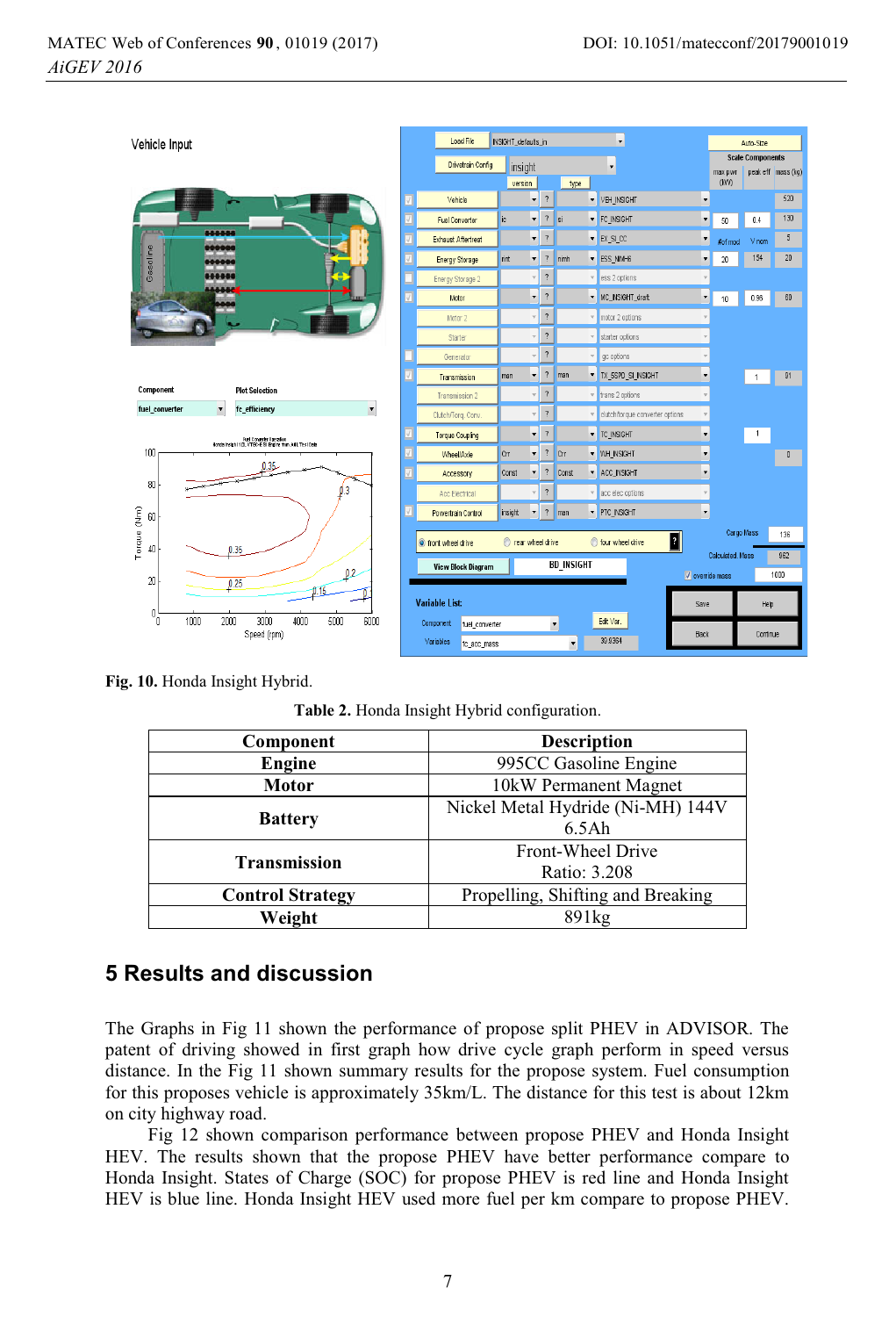Honda Insight fuel consumption approximately 29km/L. The propose PHEV lead about 6km/L compare to Honda Insight base from the ADVISOR simulation.





**Fig. 11.** Simulation result for Split Plug-in Hybrid.



**Fig. 12.** Simulation results comparison for Split Plug-in Hybrid and Honda Insight Hybrid